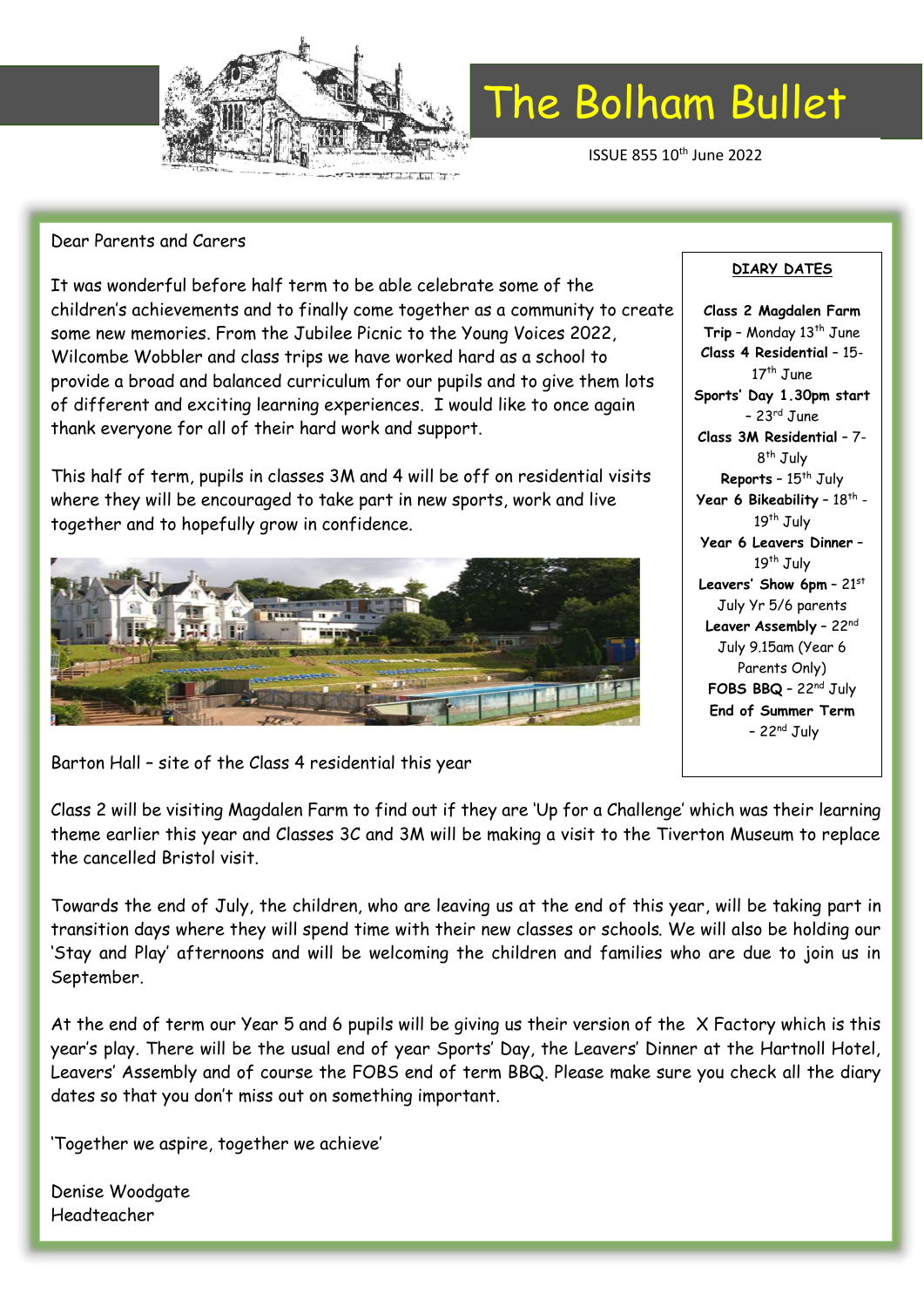

# The Bolham Bullet

ISSUE 855 10th June 2022

# **LEARNING LEAVES**

# **CLASS 1**

Eilidh Coutts – For answering questions in maths sessions using the correct mathematical language. Mollie Wedgery – For coming to school with a wonderful attitude to work and trying hard in all her lessons. Well done.

## **CLASS 2**

Esther Gale – Showing a positive attitude to all her work this week despite feeling poorly. Harriet Wych – Showing great determination with all her work. A great attitude.

# **CLASS 3 (C)**

James Warner-Drew – For his brilliant effort in his fractions work this week. You have given it your best - well done!

#### **CLASS 3 (M)**

Tommy Withers – For actively engaging in his French lessons. He always tries his best to pronounce words correctly and then use them in full sentences. Très bien!

## **CLASS 4**

Isabella Ng – For her extremely good understanding of multi-step problems in maths including her methodology clearly shown in her maths book.

Paige Simmons – For showing an excellent learning behaviour to her home learning. She consistently reads at least 5 times a week and completed the optional task over half term.

#### **SPECIAL MENTIONS**

**CLASS 1**

Special mention to the whole class for coming back to school with a fantastic attitude to learning.

#### **CLASS 2**

Special mention to everyone who did the phonics screening. Everyone showed great perseverance and determination.

## **CLASS 3 (C)**

Special mention to the whole class for their brilliant work in music this week. Mrs Rowe says you were a delight to teach.

## **CLASS 3 (M)**

Special mention to Thomas Head for always getting his head down and pushing on with his work. We rarely hear a peep from him as he's always focussed and on task!

## **CLASS 4**

Special mention to Holly Atkins for achieving the first part of her 144 club challenge.